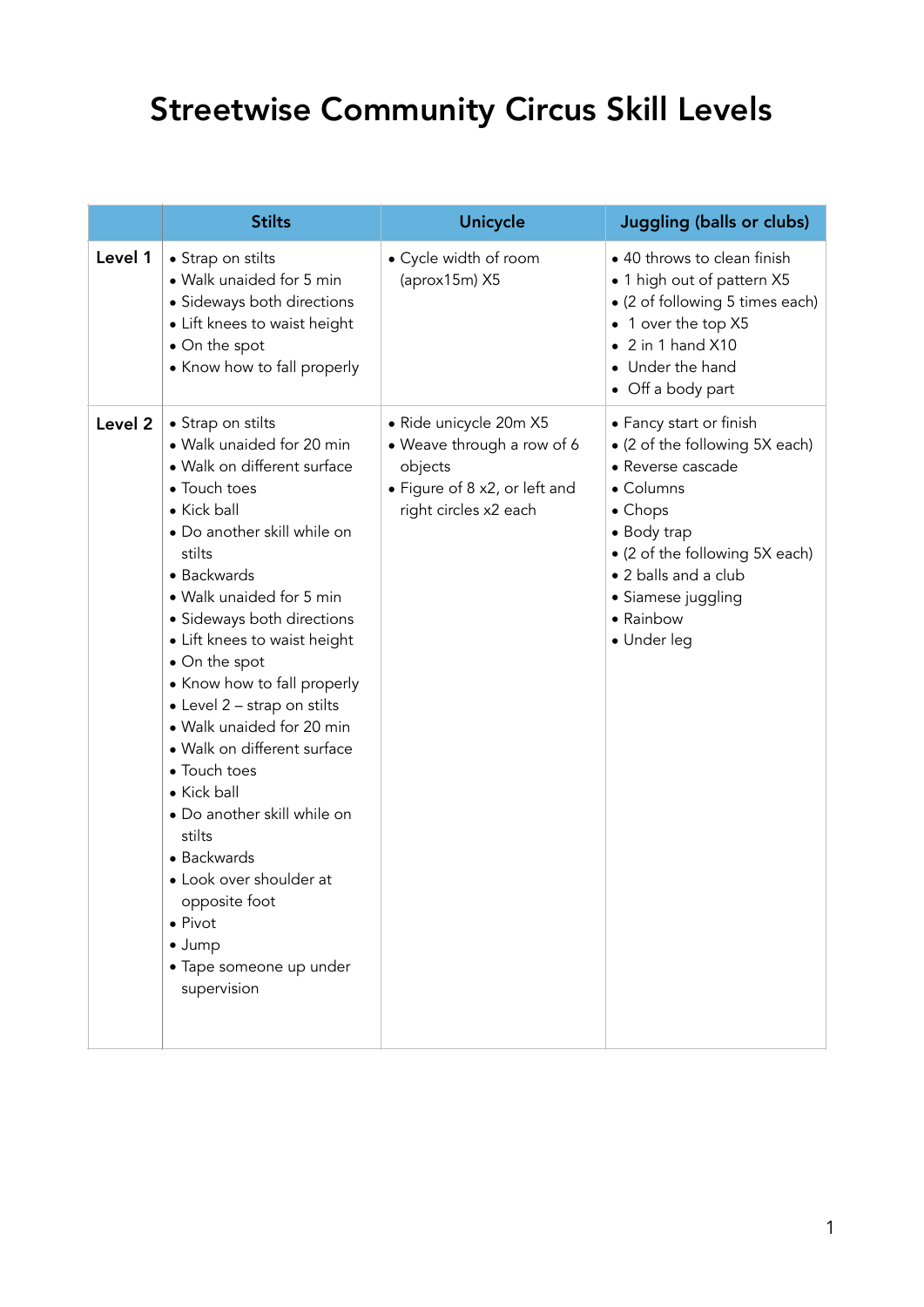## Streetwise Community Circus Skill Levels

|         | <b>Diabolo</b>                                                                                                                                                                                                                                                                                                                                                                                                                                   | <b>Devil stick</b>                                                                                                                                                                                 | <b>Plates</b>                                                                                                                       |
|---------|--------------------------------------------------------------------------------------------------------------------------------------------------------------------------------------------------------------------------------------------------------------------------------------------------------------------------------------------------------------------------------------------------------------------------------------------------|----------------------------------------------------------------------------------------------------------------------------------------------------------------------------------------------------|-------------------------------------------------------------------------------------------------------------------------------------|
| Level 1 | • Throw and catch X10<br>• Flip over<br>• Stopover suicide<br>• Around the world                                                                                                                                                                                                                                                                                                                                                                 | • Keep going for 50<br>catches<br>• Half flip X5<br>• Trapping to a beat X10                                                                                                                       | • Demonstrate 1 way to<br>spin plate on stick<br>Under leg or behind<br>back                                                        |
| Level 2 | • Demonstrating 2 ways of speeding<br>up Diablo<br>• Directional control<br>• Passing X5 each side<br>• (2 of the following X5)<br>• Elevator<br>• Round leg<br>• Round arm<br>• Throw pivot/skip catch<br>• (2 of the following X5)<br>• Magic knot<br>• Cats cradle<br>• Reverse catch<br>• Half string catch, hook on, catch<br>• (2 of the following X5)<br>• Any grind<br>• Any suicide (dif from level 1)<br>• Body roll<br>• Fancy finish | • Half flip both sides<br>• (do 3 of the following 5<br>times each)<br>• Full flip<br>• Body move<br>• Fancy start<br>• Under leg<br>• Sword fight<br>• Behind back<br>• Helicopter<br>• Propeller | Spin plate using stick<br>or spin plate in air<br>and catch on stick<br>Throw to another<br>person<br>Under arm twist with<br>plate |